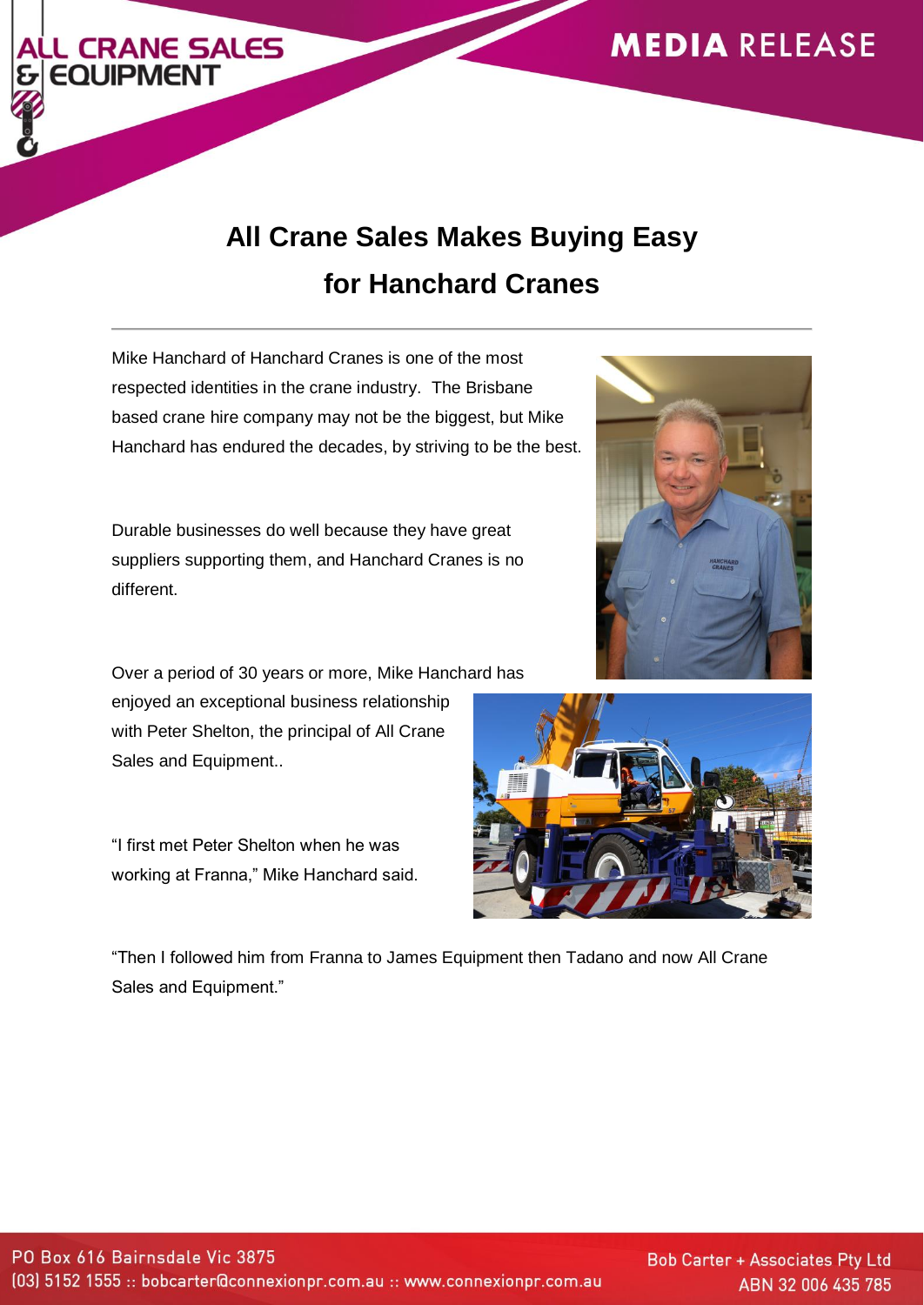"Through All Cranes Sales and Equipment, I've been buying a number of cranes, the most recent ones shipped in from overseas. Not only has Peter Shelton sourced these 16t city class cranes but he's delivered them to my doorstep ready for work."

The 16t Tadano Crevo 160 rough terrain crane is a compact, self-contained model which excels on tight work sites. It can lift a maximum of 16 tonnes at 6.5m and has a maximum boom length of 27.5 m plus 3.8m jib. With both of these cranes in the fleet, Mike Hanchard was able to retire two rough terrain cranes which he rated as inferior.

Sourcing a crane overseas is only part of the service offered by Peter Shelton at All Crane Sales and Equipment. The full suite of services on offer made the purchase all the more appealing to Mike Hanchard.

"Peter looked after all the shipping, customs and the workshop modifications required to get the cranes compliant with Australian standards," Mike Hanchard said.

"The crane was delivered to our yard in Brisbane complete with registration plates attached and ready for work. We didn't have to lift a finger. Everything that had to be carried out was done by Peter Shelton."

"I'm very pleased with the service Peter provides and we're very pleased with the cranes that he supplies. He does exactly what he says, and he definitely knows cranes and the crane industry."

"I couldn't recommend him highly enough. It's hard to find anyone else like him."

All Crane Sales and Equipment is a Brisbane based used crane business which buys and sells cranes all over Australia and internationally. The company is 100% customer focussed